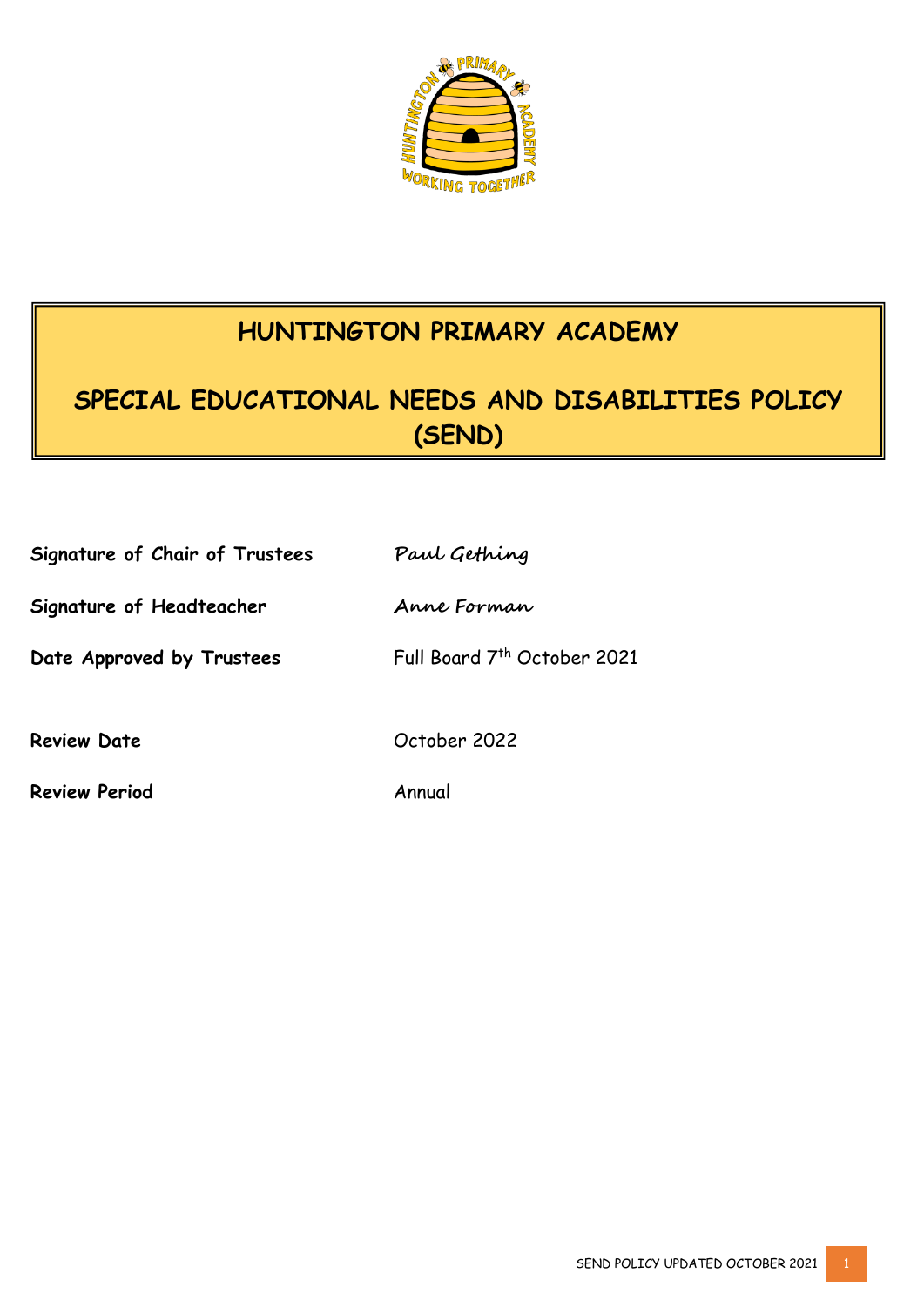#### **SECTION A: Academy Arrangements**

#### **Acting Headteacher:** Mrs Anne Forman **SEND Trustee:** Mrs Lorna Tong **Acting Deputy Headteacher and SENDCo:** Mrs Charlotte Brett

#### **ETHOS: 'Consider And Respect Everyone (CARE)'**

Everyone at Huntington Primary Academy strives to create a stimulating, happy and secure environment, in which all children are valued equally and encouraged to achieve their full potential. We strive to be a fully inclusive school and welcome all pupils, including those with special educational needs or disabilities (SEND). We believe that all pupils **can** and **will** be successful in our Academy.

#### **INTRODUCTION**

- This policy was revised and updated in September 2017 and is in line with the;
- **"Special educational needs and disability code of practice: 0 to 25 (January 2015)"** which provides statutory guidance for organisations that work with and support children and young people with special educational needs or disabilities.
- In our school, a broad, balanced and relevant curriculum is provided for all children, based on the National Curriculum 2014. Teachers aim, through their planning, to meet the particular needs of individuals and groups of children. They then provide appropriate differentiated activities and challenges, to help children meet diverse learning objectives. Some pupils are working below age related expectations and may require time limited group interventions to help them 'catch up'. Children who experience significant or on going difficulties in accessing learning may have special needs and may require some specific individual provision. Such children may need different help from that given to other children of the same age.
- Children may have special educational needs either throughout or at any time during their school career. This policy ensures that curriculum planning and assessment for children with special educational needs takes account of the type and extent of the difficulty experienced by the child.
- The views of parents and staff have been taken into account in the formulation of the policy.

#### **AIMS**

The aims of this policy are;

- To create an environment that meets the special needs of each child and ensures that reasonable adjustments are made so that disabled pupils are 'not at a substantial disadvantage compared with their peers.'
- To ensure that the special educational needs and disabilities of children are identified, assessed and provided for
- To make clear the expectations of all partners in the process
- To identify the roles and responsibilities of staff in providing for children's special educational needs
- To enable all children to have full access to all elements of the school curriculum
- To ensure that parents are able to play their part in supporting their child's education
- To ensure that our children have a voice in this process
- To ensure that pupils make good progress and achieve well

#### **DEFINITIONS**

This school accepts and adopts the definitions for special educational needs and learning difficulties and special educational provision as laid out in the; ''**Special educational needs and disability code of practice: 0 to 25 (January 2015)" DFE Introduction: paragraphs xiii and xiv**.

"A child or young person has SEN if they have a learning difficulty or disability which calls for special educational provision to be made for him or her."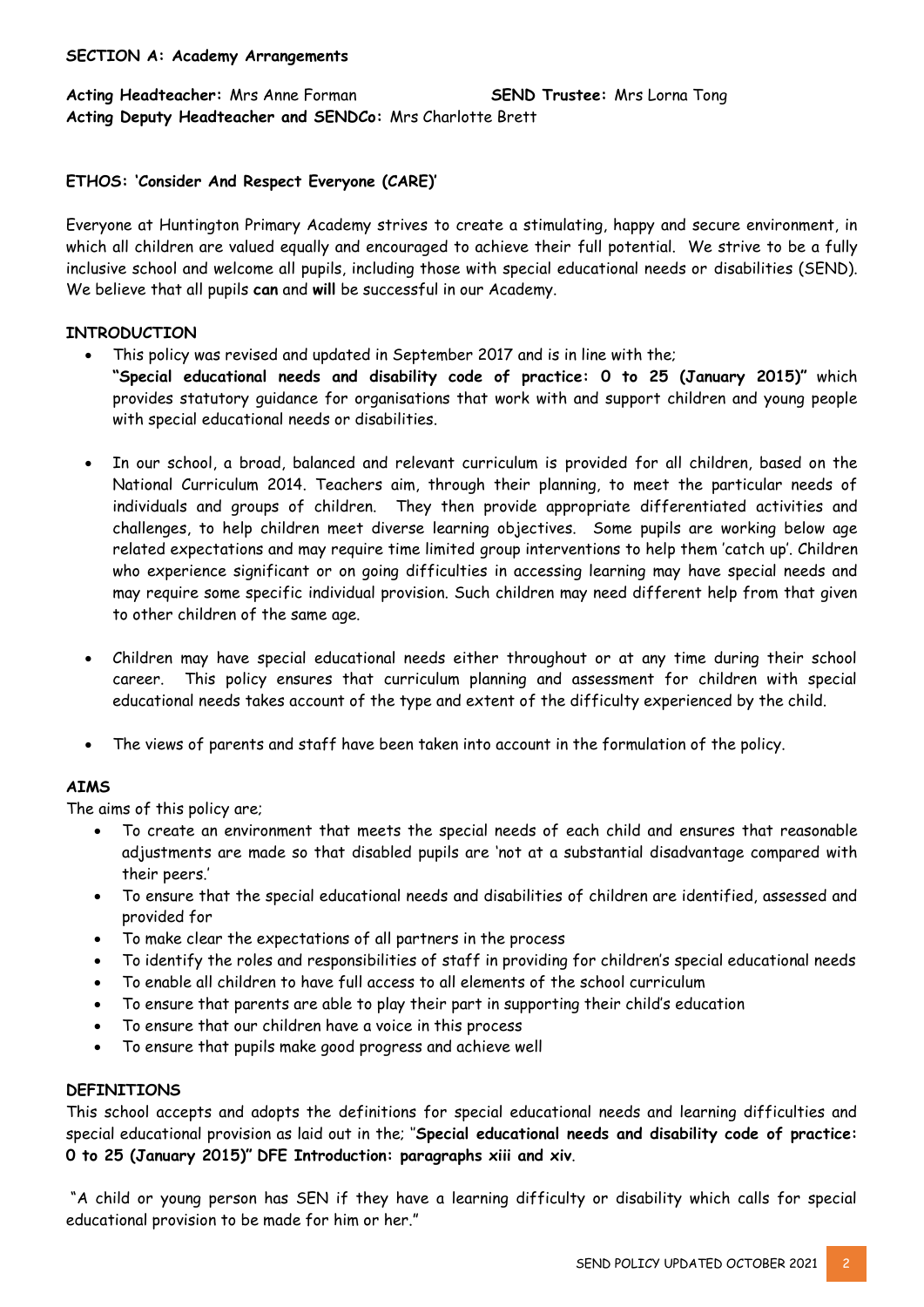"A child of compulsory school age or a young person has a learning difficulty or disability if he or she: has a significantly greater difficulty in learning than the majority of children of the same age, or has a disability which prevents or hinders him or her from making use of facilities of a kind generally provided for others of the same age in mainstream schools or post -16 institutions "'.

Children and young people with SEN may also have a disability under the terms of the Equality Act of 2010 – that is…" a physical or mental impairment which has a long term and substantial adverse effect on their ability to carry out normal day-to-day activities"

#### **ROLES AND RESPONSIBILITIES**

At Huntington Primary Academy, provision for pupils with special educational needs and disabilities is a matter for the whole school:

#### **The Academy will:**

- Ensure the early identification of pupils with SEND
- Personalise learning to meet the needs of all pupils
- Provide a structured cycle of assessment, planning, 'doing' and reviewing through which pupils with SEND can be supported.

**The Trustees will**- work to secure the necessary provision for any pupils identified as having special educational needs by;

- Agreeing policy, taking into account the Code of Practice and statutory frameworks
- Delegating responsibility for the implementation of the SEND policy to a named trustee and Headteacher
- Taking a strategic overview of the budget and ensuring that SEND monies are spent appropriately

**Our Headteacher will** – have responsibility for the day to day management of all aspects of the school's work, including special educational needs by;

- Overseeing and reporting on the implementation of SEND policy
- Delegating responsibility for the effective operation of the policy to the SENDCO
- Liaising with the trustees and SENDCO to monitor the effectiveness and efficiency of the SEND policy, using all available data/information as the evidence base.

**Our SENDCO (Special Educational Needs and Disabilities Coordinator) will** - have responsibility for the operational management of the special needs provision within the school by;

- Overseeing the effective day to day operation of the policy
- Reporting to the Headteacher and the Senior Leadership Team on the success of the policy and its operation, using all available data as the evidence base
- Ensuring SLT colleagues are fully briefed on SEND matters
- Supporting teachers as and when required
- Managing teaching assistants and ensuring they are targeted to areas of need
- Compiling and maintaining the SEND register and SEND documents
- Ensuring staff development within SEND, through Professional Development meetings and in-service training
- Ensuring the Code of Practice is followed and checking that the required documentation is kept and the appropriate action is being taken
- Ensuring APDR's are drawn up by teachers and monitoring the quality and appropriateness of these
- Ensuring meaningful school contact takes place with parents at all stages of support, and at least once each term
- Liaison with support services (Statutory from LA and additional services 'bought in' by the Academy)
- Liaison with curriculum co-ordinators and class teachers to ensure SEND pupils needs are met
- Ensuring the necessary stock and equipment are available through the SEND budget
- Liaising with and reporting to SEND Trustee on all SEND matters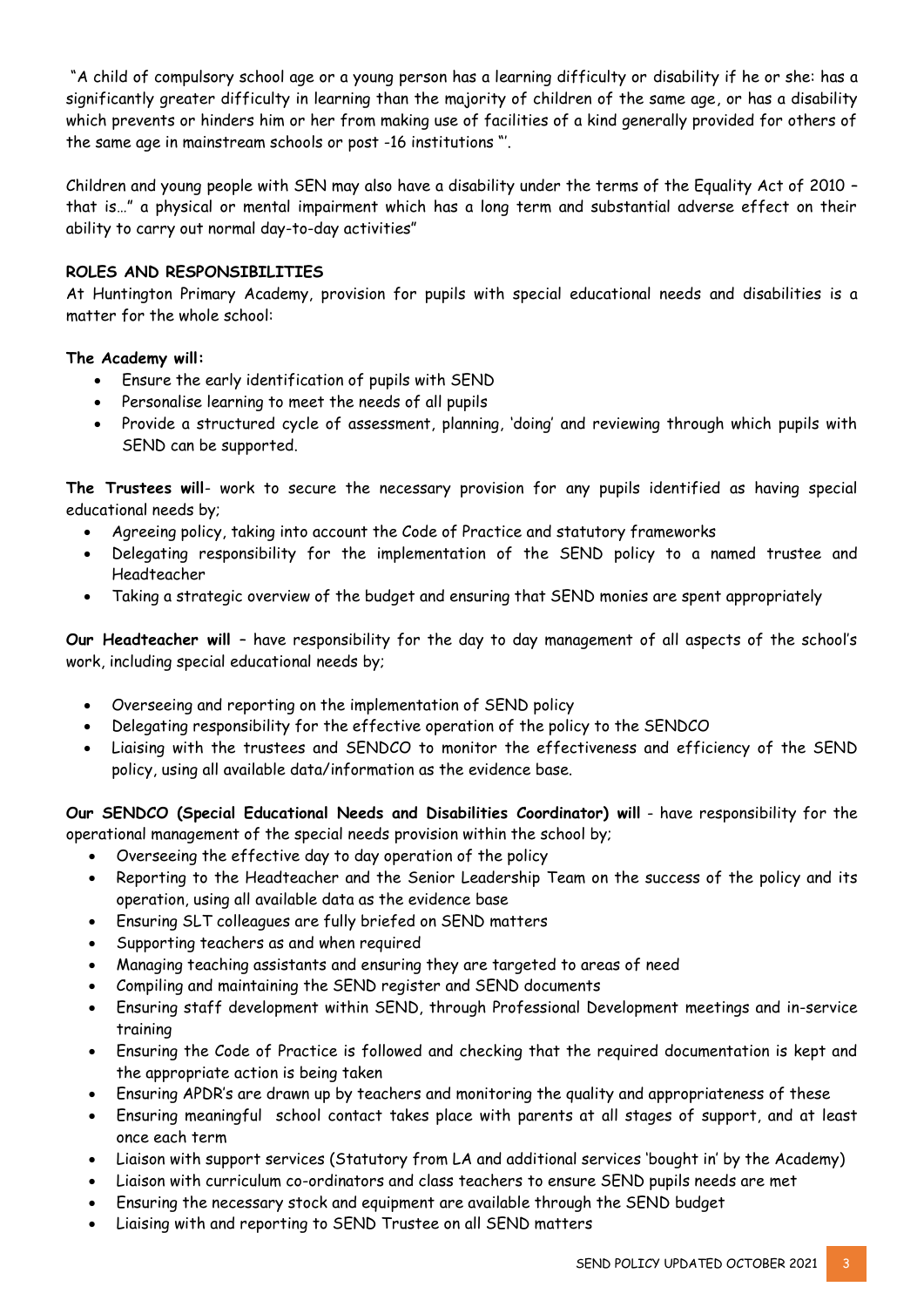- Teaching or assessing certain individual or small groups of children with SEND
- Holding teachers to account for the progress of pupils with SEND at termly or half termly 'Pupil Progress Meetings', ensuring that all pupils with SEND make progress at least in line with their peers

# **Our Classteachers will –**

- Ensure that arrangements for children comply with SEND policy
- Oversee and keep full and clear records of all children in the class
- Involve the child in the 'assess, plan, do and review' cycle (APDR)
- Inform the SENDCO of all children with any special educational needs and keep the SENDCO briefed on any work being done
- Consult parents at an early stage and maintain regular communication with them about the child's progress
- Draw up, maintain and evaluate the impact of educational programmes and APDR's
- Manage the day to day support given by the teaching assistants assigned to individual pupils or groups of pupils.
- Ensure that all pupils with SEND make progress at least in line with their peers,

# **Our Teaching Assistants will–**

- Support individual or groups of pupils with SEND under the direction of the Classteacher and/or **SENDCO**
- Provide feedback on pupils' responses and progress to classteachers, the SENDCO, parents and other professionals as appropriate through formal/informal reviews
- Follow APDR's with individual children when required, keeping a detailed record of the child's approach/success/difficulties with these
- Involve the child in the 'assess, plan, do and review' cycle and gather the child's views through informal 'pupil voice' sessions

# **Our Curriculum Subject/Group Leaders will–**

- Ensure policies and curriculum provision cater for children with SEND
- Support Classteachers as and when required

# **Our Parents will:**

- Be active and valued parties
- Be consulted and kept informed of progress/developments
- Be supported and encouraged to help their children make progress

# **Our Pupils will:**

- Be consulted in the 'assess, plan, do and review' process
- Be encouraged to realise that improving, encountering and overcoming difficulties is a vital part of learning
- Be encouraged to share their ideas and views

# **ADMISSION ARRANGEMENTS**

Huntington Primary Academy strives to be a fully inclusive school. We recognise that children with SEND and/or a disability have a right to the same learning opportunities and experiences as their peers. All pupils are welcome, including those with special educational needs. We work closely with the Local Authority and implement the Local Admissions Code.

# **FUNDING**

As an Academy, Huntington Primary will receive funding for the following directly from the DFE:

- The base budget which covers teaching and curriculum expenses as well as some costs of the SENDCO role
- The delegated SEND budget which covers the additional support required, including the costs of teaching assistants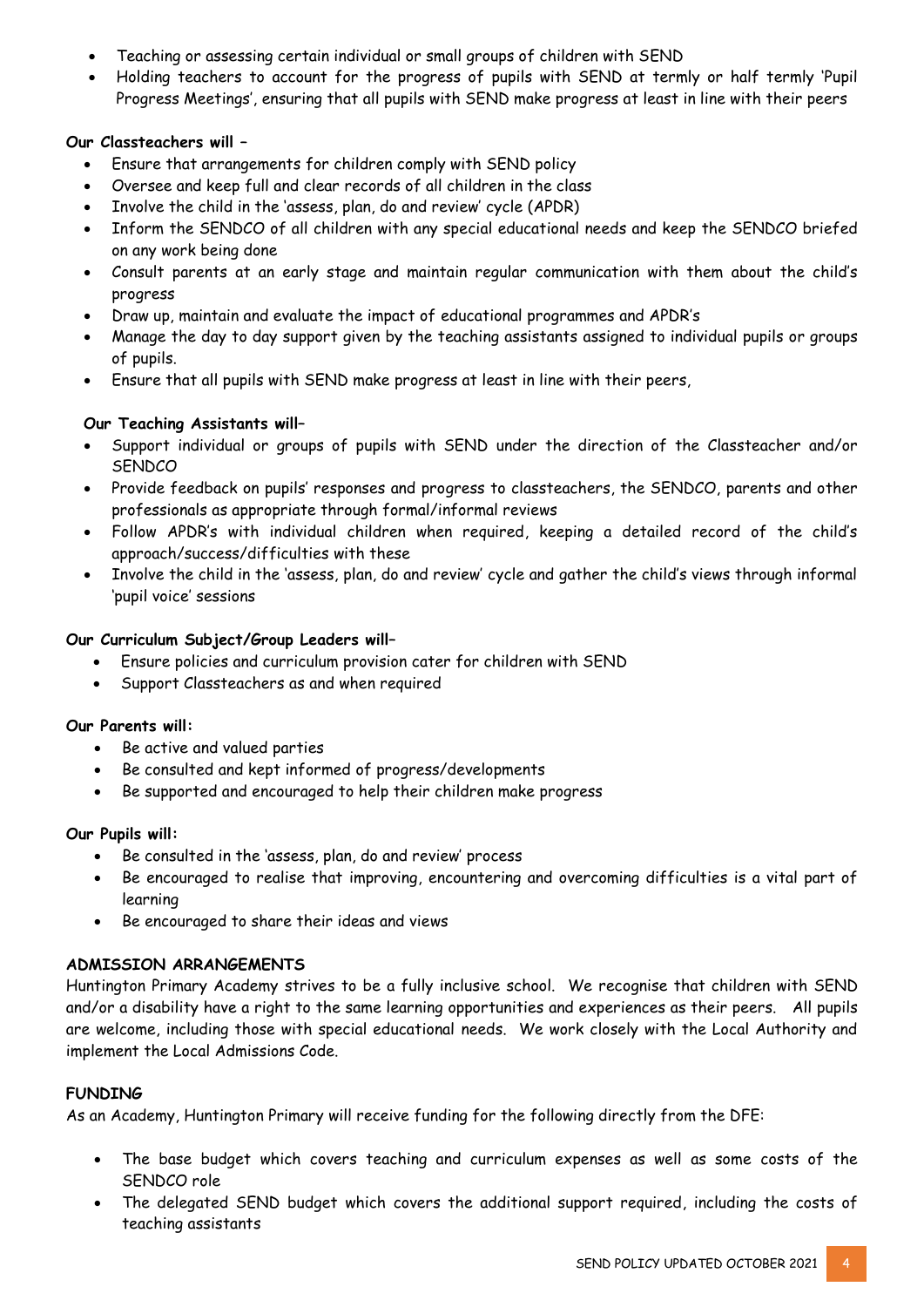- In addition, the LA has statutory obligations to provide services to support children and young people at SEND threshold band 3 and above. The Education, Health and Care Panel allocate funding and personalised packages for children and young people who require support beyond the core funding received from the DFE
- Some pupils with SEND may be in receipt of pupil premium monies. These monies may be used to provide additional support or enhanced provision to meet their individual needs

### **IDENTIFICATION, ASSESSMENT AND REVIEW (ASSESS, PLAN, DO, REVIEW CYCLE)**

At our Academy we recognise that children's' special needs do not always fall into hard and fast categories but we accept that their requirements usually fall into four broad areas:

- Communication and interaction
- Cognition and learning
- Social, emotional and mental health
- Sensory and/or physical

#### **Assessment**

Pupils are assessed as part of the high quality personalised teaching and learning provided for all pupils (Wave 1) in our Academy we use a range of monitoring and assessment activities to identify children with SEND as early as possible so that we can best meet their needs.

These include:

- Ensuring that EYFS teachers record any appropriate information received from pre-school providers and parents and act on these
- Ensuring that Foundation Stage pupils' abilities are assessed in all the six areas of learning within their first few weeks at school (Baseline Assessment)
- Ensuring that Foundation Stage teachers record children's progress through observation and assessment in a Foundation Stage profile which becomes effective as a child starts school
- Ensuring all teachers of pupils from Y1 upwards use key performance age related indicators to support judgements about levels of ability and progress. Also, pupils will have summative assessment tasks and/or tests in English and maths to determine areas of strength and weakness.
- Using data from KS1 and KS2 SAT's to track progress and benchmark against local and national comparators
- High quality developmental marking of pupils work which clearly indicates what they need to do to improve
- Monitoring of each child's progress in the classroom
- Pupil progress meetings to review individual pupils and plan next steps

Any child who is not 'on track' to meet age related expectations is identified and will either:

- Receive additional 'catch up provision planned and delivered by class teachers and support staff(Wave 2) or
- Be placed on the SEND Register if appropriate. Children placed on the SEND Register may receive additional 'Wave 3' interventions either individually or in a group.
- The classteacher will inform the parent or vice versa at the earliest opportunity to alert them of any concerns and enlist their help and participation. Also, the classteacher will inform the SENDCO of their concerns and put in place a carefully structured plan to address these

#### **Levels of support**

From April 2014 **SEN funding band thresholds** have been implemented as part of the Special Educational Needs and Disability (SEND) reforms. There are 7 bands (0-6). These bands describe the level of need of a child and the support the child or young person should be offered. The bands will be used by staff and parents to make a judgement on the appropriate level of support a child will need.

The banding thresholds describe the following levels of support for a child or young person.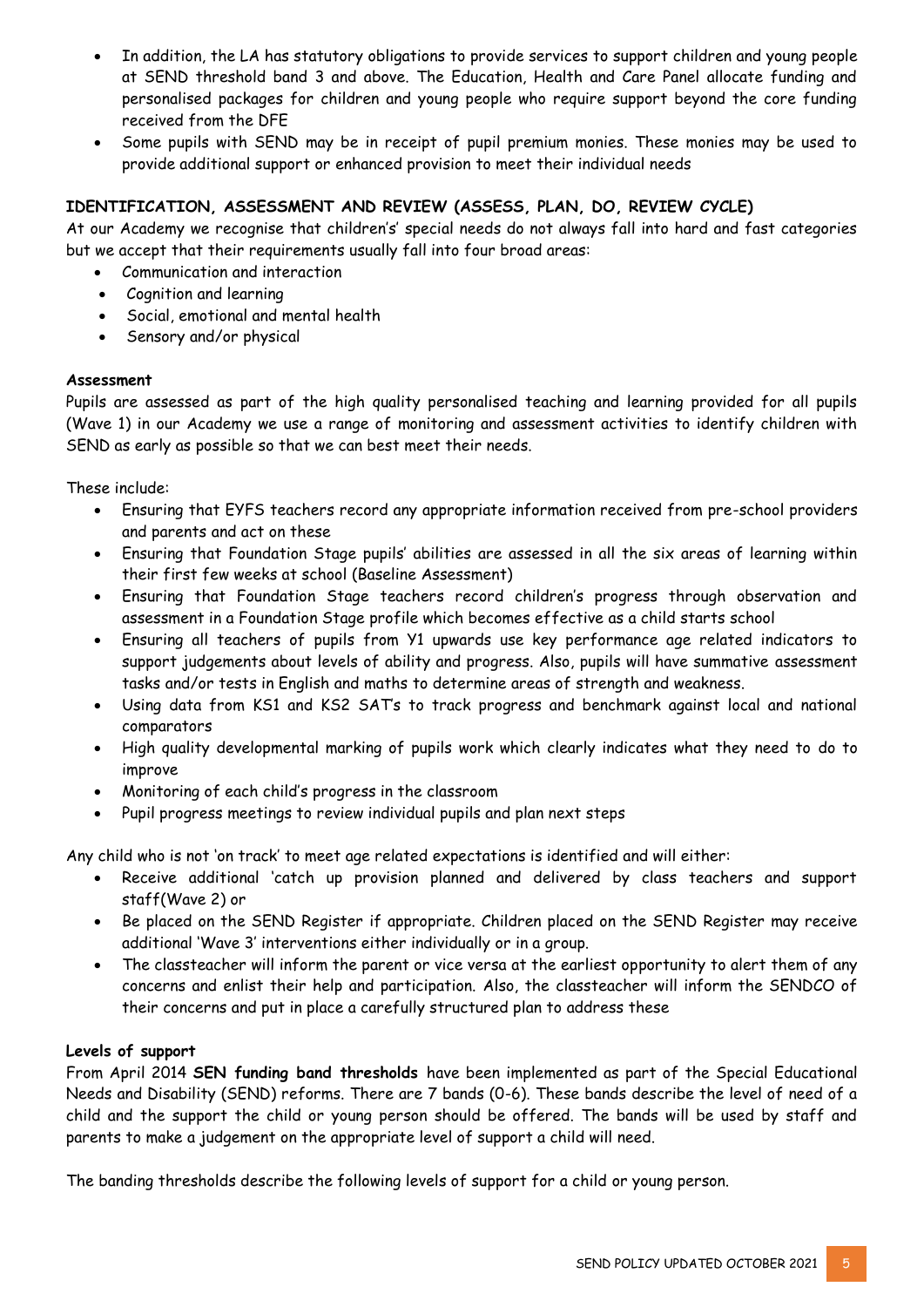**Level 0** needs are well met through appropriate differentiation of the task, outcome and teaching style in a mainstream classroom

Level 1 identified additional needs which are highlighted to all staff with advice on support strategies provided and monitored by the SENDC0

**Level 2** identified needs that require additional specific provision. At level 2 the advice and support will be sought from other agencies from education, health and social care. A '**My Support Plan**' **may** be prepared which clearly identifies agreed outcomes for a child and actions needed. This will be reviewed on a regular basis

**Level 3** significant needs which impact on progress requiring long term involvement of education and noneducational professionals as part of statutory assessment and implementation of an **Education, Health and Care Plan** (ECHP)

**Level 4** a range of significant issues and layered needs, which could include mental health, relationships, behavioural, physical, medical, sensory, communication and cognitive needs

Level 4b as above but with a personalised package of support requiring specialised provision or specialist teaching through an Enhanced Resource Provision

**Level 5** significant life-long learning difficulties for which specialist provision is appropriate

**Level 5b** highly significant and complex life-long needs requiring intensive specialist provision

**Level 6** all of the above but the complex needs are such that they cannot be met in a school within York i.e. the child or young person will attend a non-maintained educational or residential placement (out of area). This may also include support for health and social care issues.

#### **EVALUATING SUCCESS**

- The success of the school's SEND Policy and provision is evaluated through:
- Monitoring of classroom practice by the SLT and Curriculum Leaders, which includes SENDCO
- Analysis of pupil tracking data and test results (including the use of P scales) for individuals, classes and cohorts of pupils – is the gap being narrowed?
- Monitoring of procedures and practice by the SEND Trustee
- Accurate School Self Evaluation
- The LA moderation process of statutory assessment processes/outcomes
- The impact of interventions/differentiated provision on the progress and attainment of pupils with SEND (including monitoring the effectiveness of programmes for closing gaps in attainment with peers)
- Discussion in Pupil Progress Meetings

#### **ARRANGEMENTS FOR COMPLAINTS**

By working closely and in genuine partnership with families we would hope any differences of opinion can be resolved informally. However we also have a formal process for complaints which is outlined below :

Any complaints regarding SEND should be addressed to the class teacher in the first instance. If the situation is not resolved then the next step would be to meet with the Team Leader.

Should the issue still not be resolved, a further meeting will take place with the class teacher, Team Leader and SENDCO.

The final step of the 'in house' complaints process would be to contact/meet with the Headteacher.

If this process has been exhausted with no resolution to the issue, then parents may contact the Board of Trustees through the Chair of the Trustees at the Academy.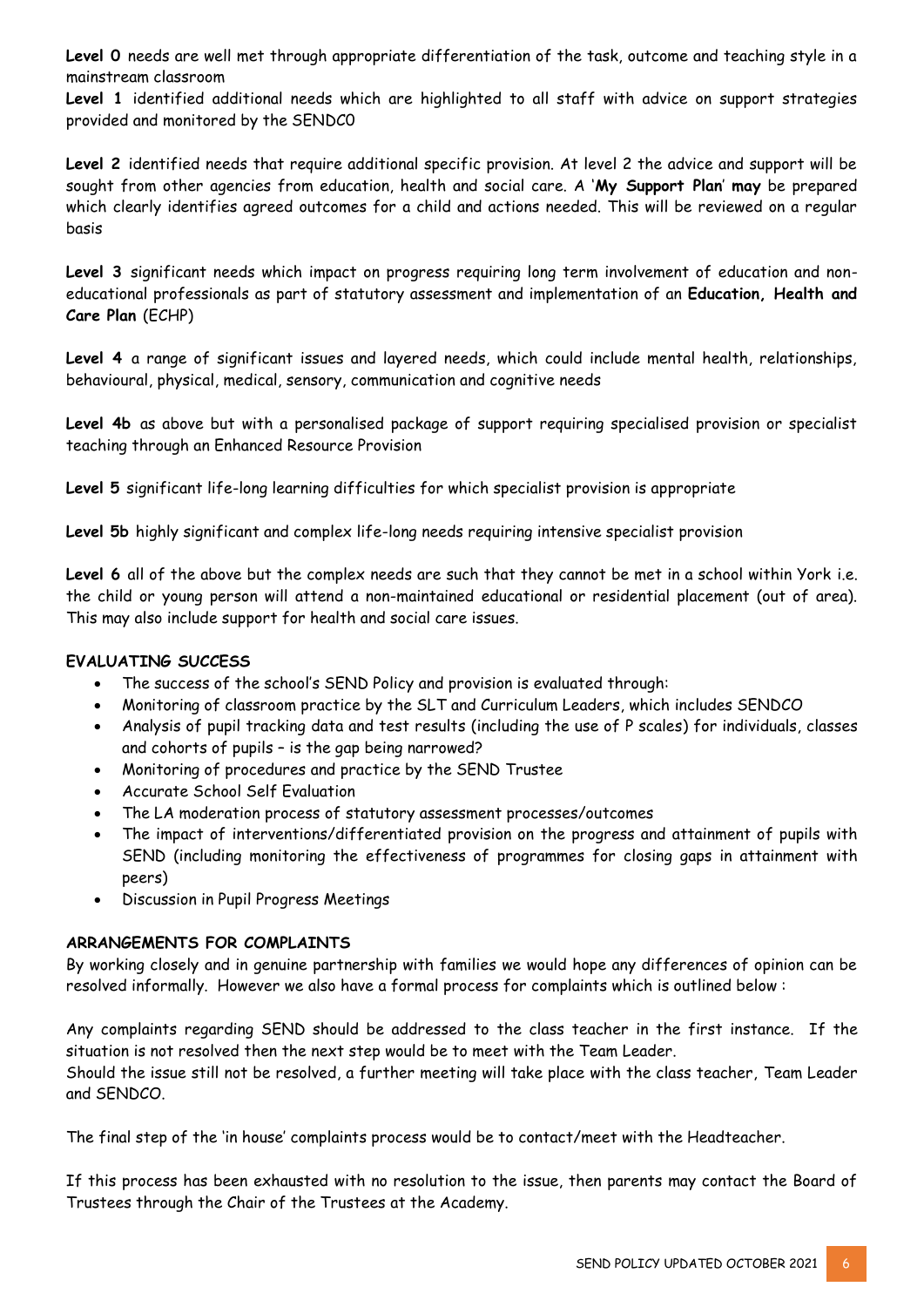Independent advice is available from the York SEN and Disability Information Advice and Support Service (formerly known as Parent Partnership Service) provided by the LA. Contact details can be obtained from the school SENCO or at

#### http://www.yor-ok.org.uk/families/Local%20Offer/SENDIASS

#### **SECTION B: PARTNERSHIP WITHIN AND BEYOND THE SCHOOL**

#### **STAFF DEVELOPMENT**

At Huntington Primary Academy all teaching staff and support staff are encouraged to take part in appropriate training courses In-service training will be delivered by the SENDCO and/or a range of specialist providers (which may include Local Authorities). Also, outside agencies may lead training on SEN during whole school INSET days, usually as reflected in school improvement or implementation plans. All staff are involved in Performance Management as part of their continuing professional development and pupil progress is a key strand of all staff performance targets.

#### **PARTNERSHIP WITH PARENTS**

At Huntington Primary Academy all staff understand that parents play a crucial role in enabling children with SEND to achieve their potential. Parents will be involved at each stage of the child's support. If the school has any concerns about a child's progress, the parents will be informed by the class teacher, strategies of support discussed and plans put in place

Parents of children at Band 1 will be informed of targets for their child's APDR at the autumn, spring and summer term parent consultation meetings, and offered an opportunity to be fully involved in implementing and reviewing the APDR.

Parents of children at Band 2 will be given the opportunity to discuss APDR's and progress with the SENDCO, the class teacher and other agencies termly, half yearly or annually as appropriate.

Parents of pupils with Education Health Care Plans will usually be given the opportunity to discuss APDR's and progress with the SENDCO, the class teacher and outside agencies (as appropriate) in two termly reviews and one Annual Review, where everyone involved with the child would usually attend the meeting and/or write a written report on the child. Pupils views will always be sought.

#### **WORKING WITH OUTSIDE AGENCIES**

Some children with SEND may require support or intervention from specialist outside agencies. These agencies may include:

- Educational Psychologists
- Social Services
- Local Authority Services
- General Practitioners
- School Health Service
- Community Paediatricians

#### **PUPIL VOICE**

At Huntington Primary Academy, we encourage pupils to participate in learning through self evaluation of their progress from EYFS onwards. Children with special educational needs discuss their APDR targets with an adult, either their class teacher, a TA or the SENDCO. Targets are put in simple language to facilitate understanding. Pupils then continue to assess their own progress towards meeting the targets on their APDR either independently or with an adult. Also, they will be involved in discussions about the targets for their next APDR.

#### **TRANSFER ARRANGEMENTS**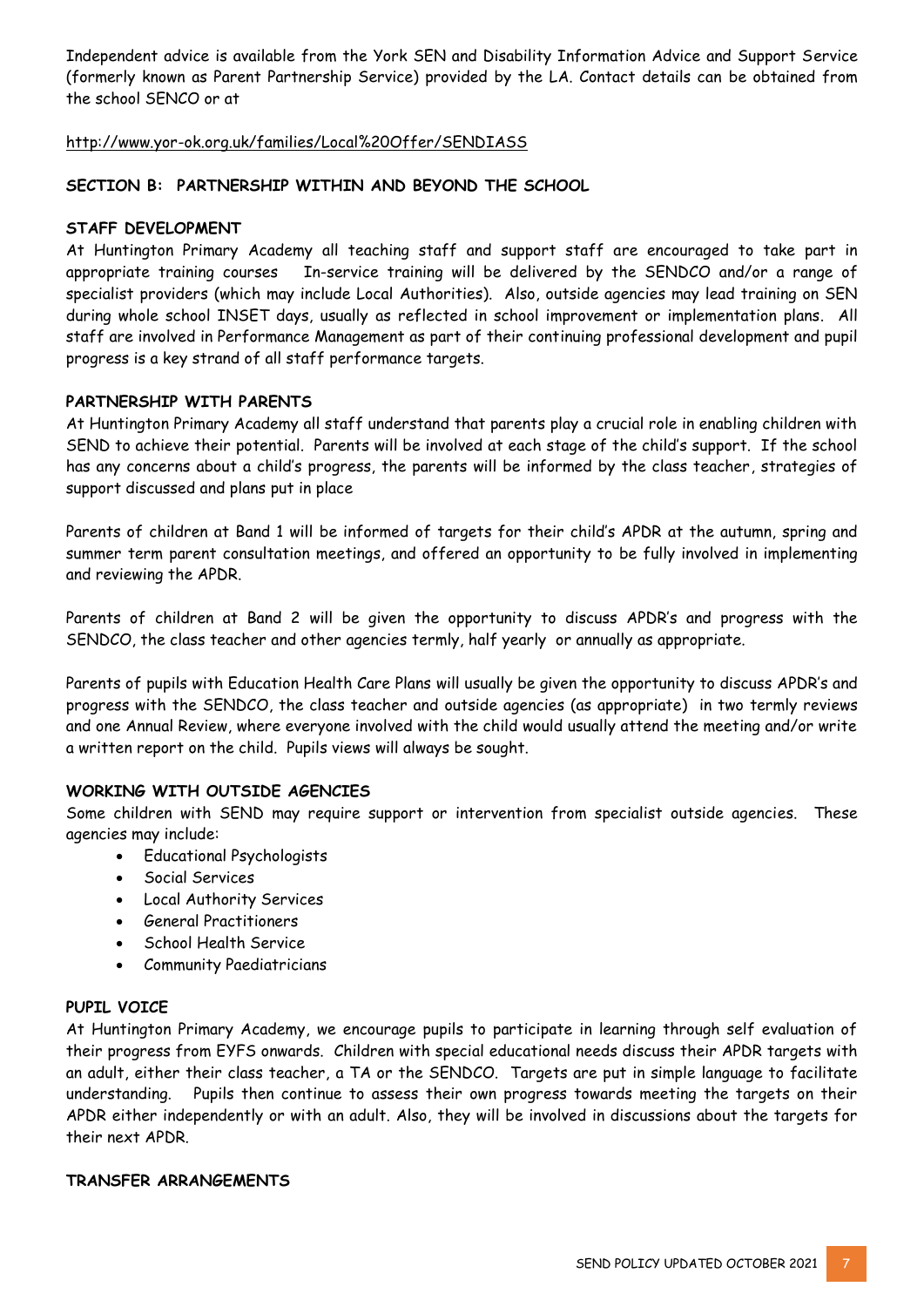Huntington Primary Academy has good links with Huntington School, Joseph Rowntree School and the feeder pre-schools. The SENDCO from the secondary schools visits Huntington Primary Academy to discuss the needs of SEND pupils and meet them prior to transfer in the following September.

All records are sent to the receiving school. Parents of children with special needs are welcome to meet the SENDCO of the secondary school before transfer to discuss their child. EYFS staff from the Academy visit pre-schools, meeting children and staff prior to the transition programme into school beginning.

EYFS teachers usually make relationships with children with special educational needs making the transition to primary education on their pre-school visits. Teachers or the SENDCO may attend transition meetings in the summer term before full time entry to the Academy in the following September.

When pupils with SEND transfer to or from other Primary Schools the relevant documentation will be transferred and there will be discussions with the receiving SENDCO.

Wherever possible the SENDCO of the relevant secondary school attends the reviews in Huntington Primary Academy of any Y6 pupils with My Support Plans or Education Health and Care Plans to facilitate a smooth transfer between schools.

#### **Policy Review**

This policy reflects current statutory guidance and legislation.

It will be reviewed bi-annually but such reviews may be brought forward in order to keep abreast of changes in legislation or guidance.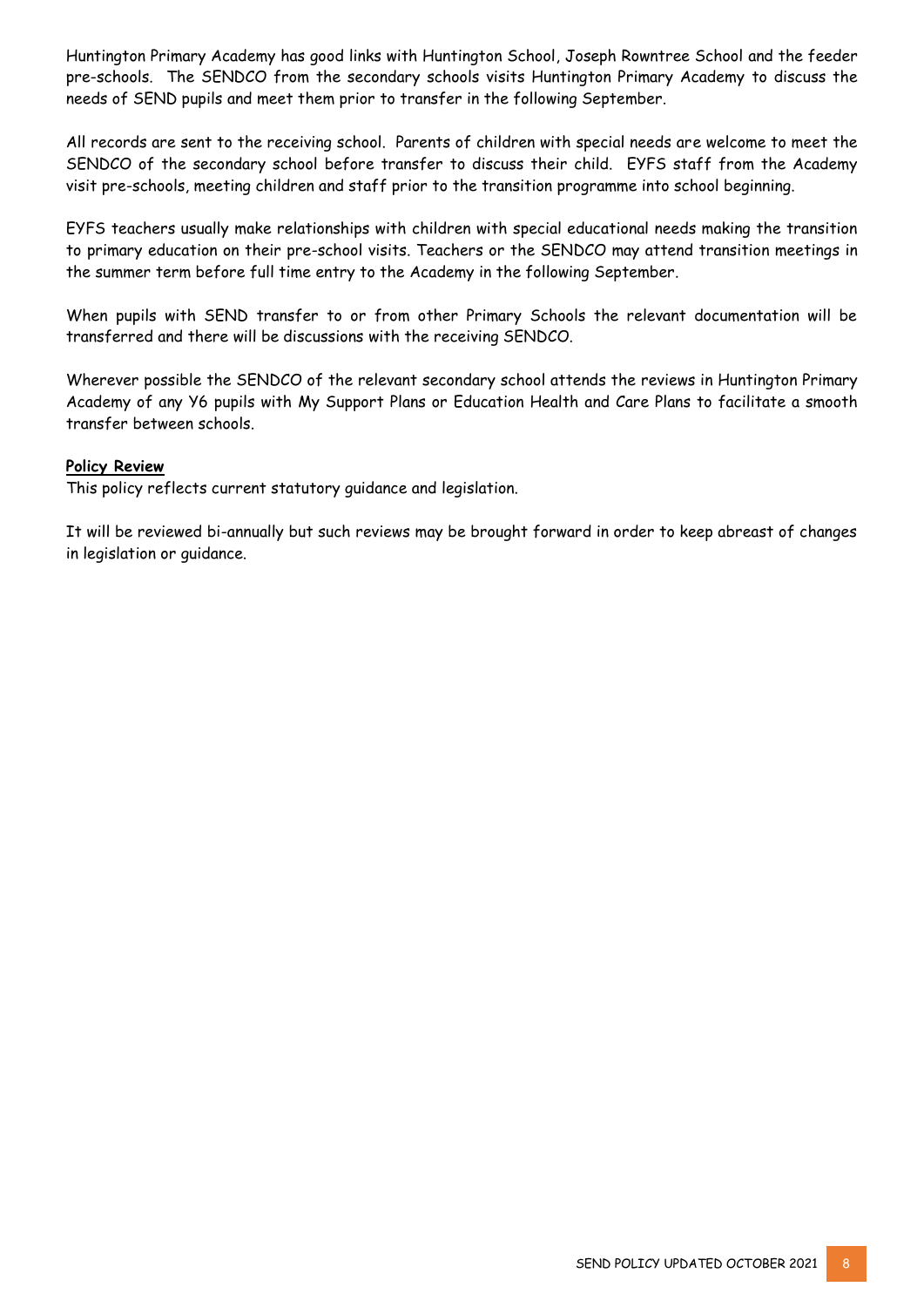

# **HUNTINGTON PRIMARY ACADEMY**

# **SEND Policy ~ HISTORY OF CHANGES**

| Date of changes | Details of changes                                                                                             |
|-----------------|----------------------------------------------------------------------------------------------------------------|
| May 2015        | Updated from the SEN Policy to take into account the new<br>quidelines                                         |
| September 2017  | Updated by Charlotte Brett, minor changes ie. Change of names<br>and IEP references changed to APDR references |
| November 2020   | Minor update and date changed.                                                                                 |
| September 2021  | Minor update and dates changed.                                                                                |